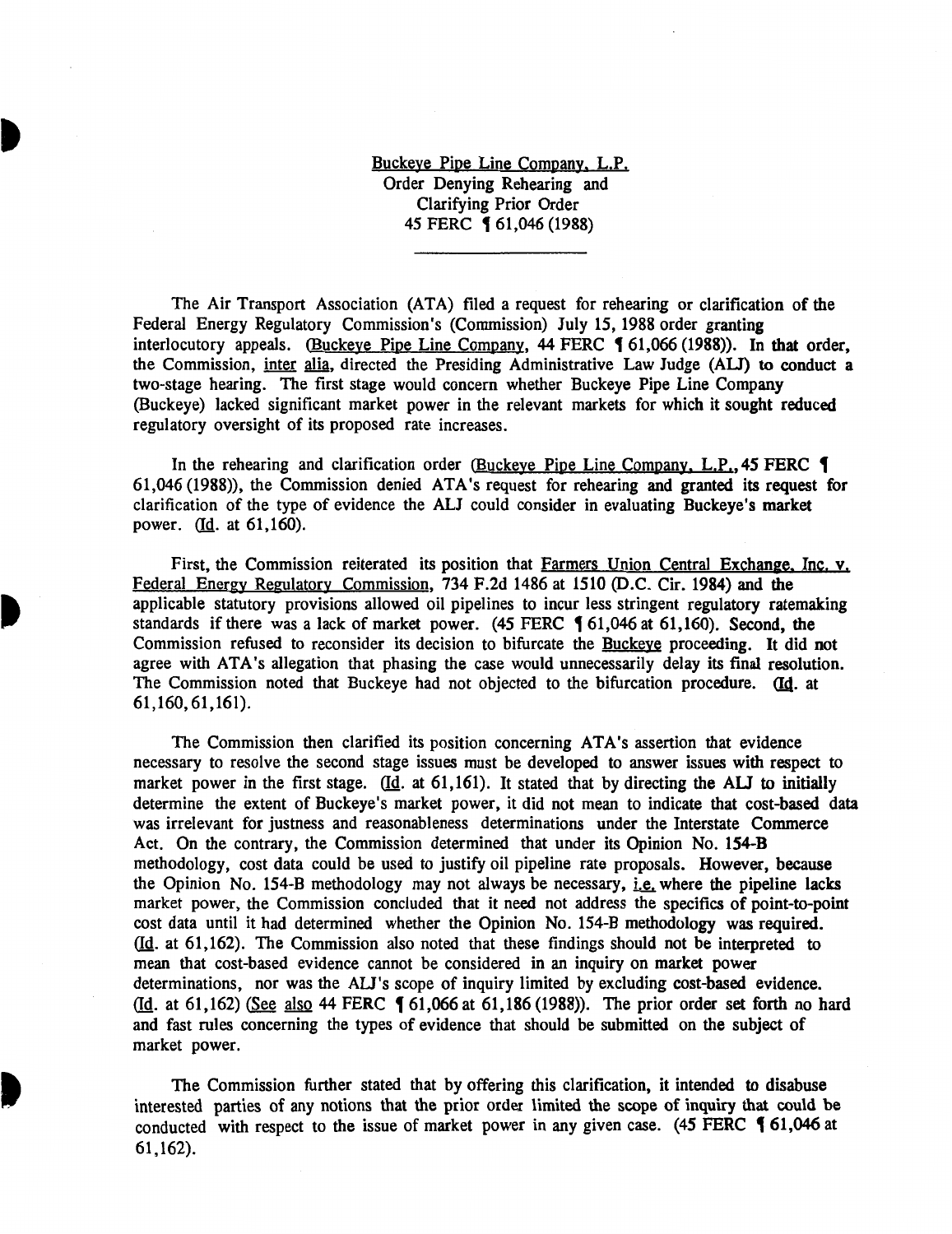Buckeye Pipe Line Company, L.P., Order Denying Rehearing and Clarifying Prior Order, 45 FERC **[** 61,046 (1988).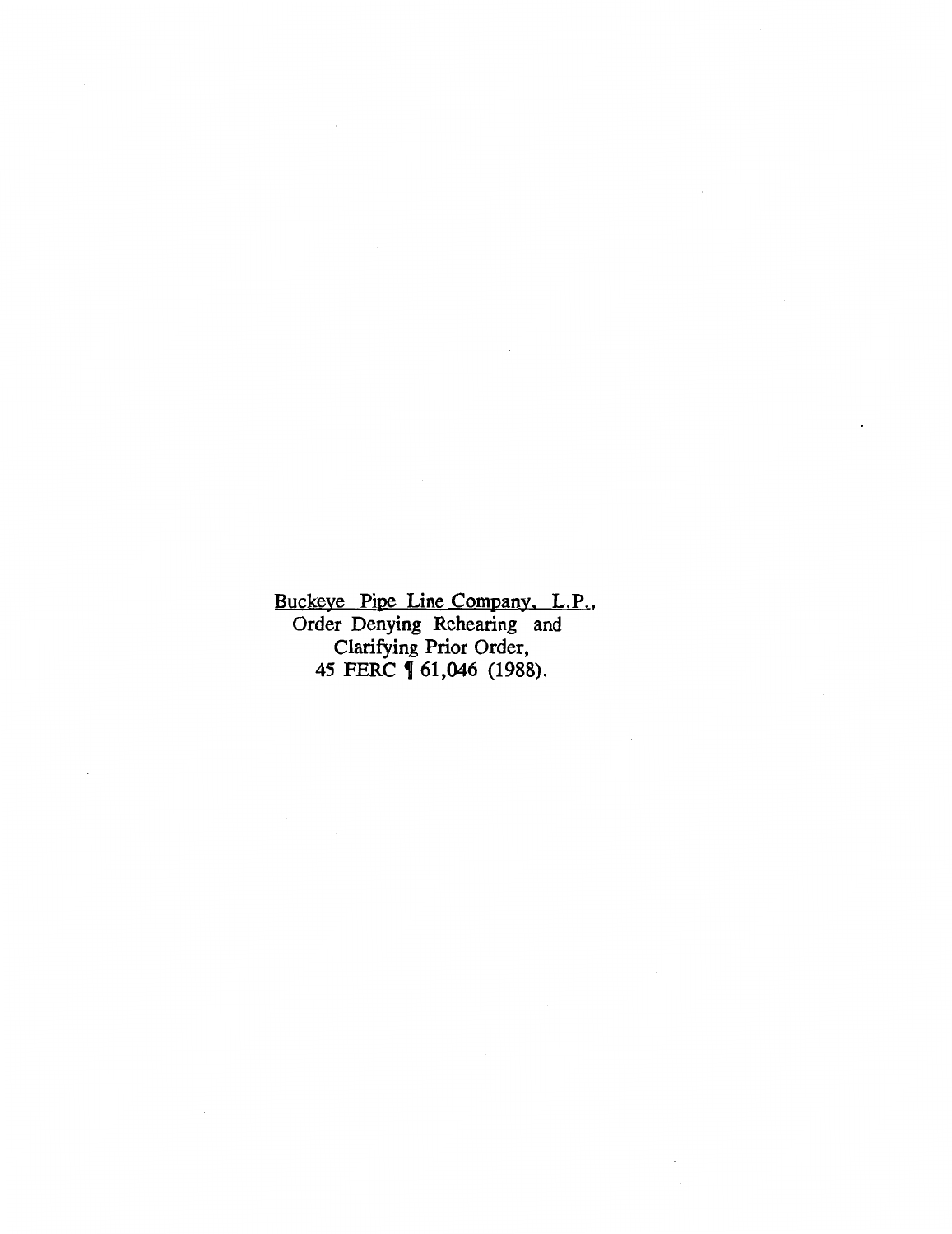# $[$  [ 1 $, 046]$ ]

Buckeye Pipe Line Co., L.P., Docket No. IS87-14-001

Order Denying Rehearing and Clarifying Prior Order

(Issued October 7, 1988)

Before Commissioners: Martha 0. Hesse, Chairman; Charles G. Stalon and Charles A. Trabandt.

2 15 U.S.C. § 3371(a)(2) (1982). 3 18 C.F.R. § 284.123(b)(2)(ii) (1988). *4[d.* 

5 15 U.S.C. §3412(b) (1982); *see also Mustang Fuel Corp., 31 FERC* 161,265, at p. 61,535 (1985).

~61,046

Federal Energy Guidelines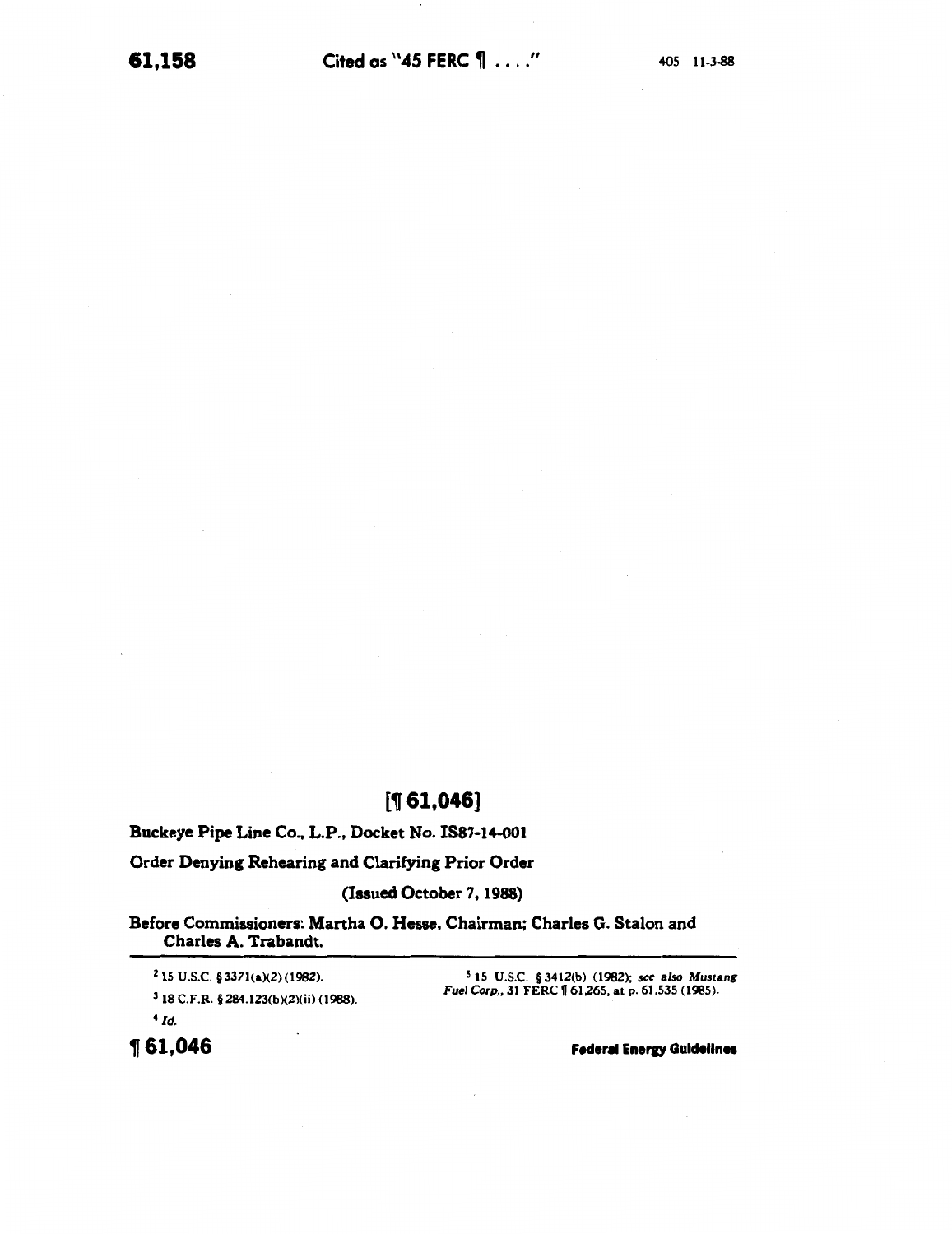## *Background*

On August 12, 1988, the Air Transport Association of America (ATA) filed a request for rehearing or clarification of the Commission's order disposing of interlocutory appeals in this proceeding issued on July 15, 1988.' In that order granting Buckeye Pipe Line Co.'s (Buckeye) request for continued protection from disclosure of certain cost data, the Commission directed the administrative law judge (ALJ) to conduct a two-stage hearing and, in the first stage, to determine whether Buckeye Jacks significant market power in the relevant markets for which it seeks reduced regulatory oversight of its proposed rate increases. The Commission also concluded that it would determine at a later stage in the proceeding whether the specific point-to-point cost data supplied by Buckeye in response to an earlier order by the ALJ is required for making a determination of the justness and reasonableness of Buckeye's rate proposal under Section 1(5) of the Interstate Commerce Act (ICA).2

The Commission thus gave Buckeye an opportunity to show that strict ratemaking scrutiny under Opinion No. 154-B methodol $ogy<sup>3</sup>$  is not warranted by demonstrating, for instance, that shippers have alternate ways to ship products, buyers have alternate supply sources, or other constraining factors exist to restrain prices.4 To help the Commission determine whether such market-oriented ratemaking is appropriate here, the Commission directed the ALJ, in the first stage, to evaluate evidence submitted by the parties with respect to competitive conditions within the relevant markets to determine whether effective competition exists in those markets. The Commission determined that after such a finding was made, it would be better able to determine the need for the involved cost-based data than it could at the interim stage of the interlocutory appeals.

## *ATA's Rehearing Request*

On rehearing, ATA argues that the Commission's order may fail to satisfy the requirements of the ICA as interpreted by the Court of Appeals in *Farmers Union Central Exchange v. Federal Energy Regulatory Commission,* 734 F.2d 1486 (D.C. Cir.), *cert. denied,* 469 U.S. 1034 (1984) *(Farmers Union II),* and will cause

 $144$  FERC  $\frac{61,066}{1988}$ .

 $2$  49 U.S.C. § 1(5).

<sup>3</sup> Williams Pipe Line Co., 31 FERC 161,377 (1985), modified and clarified in *Williams Pipe Line Co., 33 FERC* 161,327 (1985).

<sup>4</sup> 44 FERC | 61,066, at p. 61,186 (1988).

<sup>5</sup> On July 22, 1988, the ALJ initially assigned to this proceeding issued an "Order Setting Procedural

#### FERC Reports

a substantial and unnecessary delay in the final resolution of the proceeding. Further, ATA asserts that all of the evidence related to issues reserved for resolution by the Commission in the second stage would have to be developed in order for the Commission to resolve the issues in the first stage. In this regard, ATA requests that the Commission clarify its order to allow the parties to rely on cost-based evidence to develop a record with respect to Buckeye's market power.<sup>5</sup> ATA also requests the Commission to allow the ALJ to conduct a non-staged, comprehensive hearing prior to any further Commission review, and direct the ALJ not to preclude consideration of cost-based evidence that is already on record in assessing market power.

ATA does not specify how the Commission's order fails to satisfy either the ICA or *Farmer's Union. II.* However, with respect to its procedural arguments concerning unnecessary delay and development of the evidentiary record, ATA makes several. points. ATA suggests that because Buckeye serves numerous markets, the issues with respect to its market power will be extremely complex and not easily resolved. Thus, ATA projects an initial decision will not issue before late in 1989 if the current schedule setting a hearing to begin on April 4, 1989, remains effective, and the Commission would not issue further direction as to how to evaluate the rate proposal until late in 1990. By this time, ATA argues the evidence developed in 1987 and 1988 would be stale and further testimony would be necessary. ATA argues that this can be avoided by allowing a hearing to commence on all issues, including Buckeye's market power, to commence in April of 1989. Furthermore, ATA argues that because all testimony and exhibits necessary to decide the justness and reasonableness of Buckeye's rate proposal under the Opinion No. 154-B methodology already has been filed, there is no need to conduct the hearing in stages. In this regard, ATA asserts that the existing cost-based evidence can be relevant to an assessment of market power and that Buckeye's pricing behavior may be indicative of its market power.

#### *Preliminary Matter*

On August 29, 1988, Buckeye filed a reply to ATA's rehearing request. On September 1,

Schedule and Denying Use of Cost-Based Data" to implement the Commission's directive with respect to determining Buckeye's market power. In that order the ALJ interpreted the Commission's July 15, 1988 order as prohibiting the receipt of cost-based evidence with respect to the issue of Buckeye's market power. The ALJ requested reassignment from this proceeding on July 27, 1988. The Chief Judge designated a new presiding ALJ on July 29, 1988.

 $\cdot$  r

<sup>~</sup>**61,046**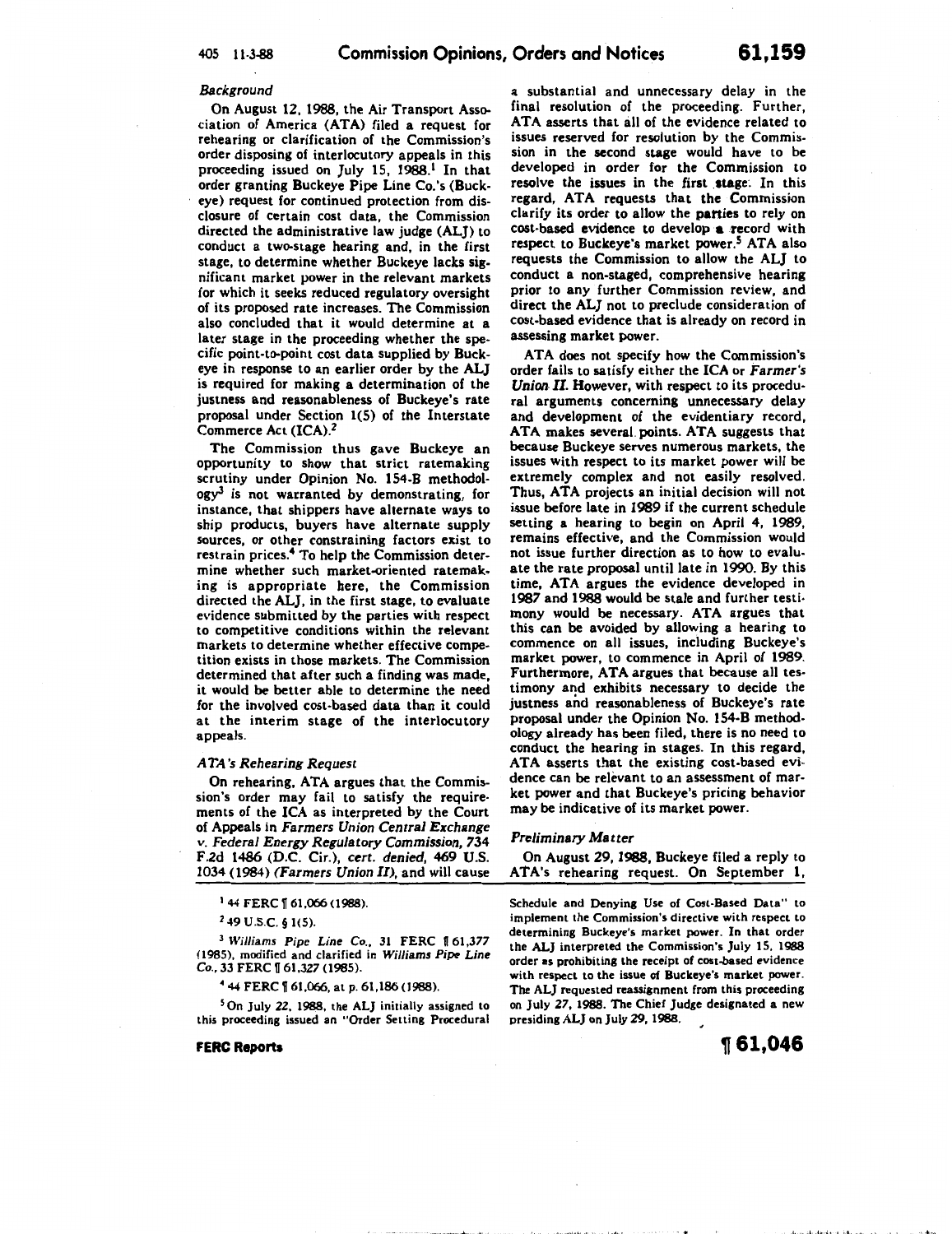1988, ATA filed a motion to strike this pleading as a prohibited answer under the Commis· sion's Rules of Practice and Procedure,<sup>6</sup> or, in the alternative, permit a limited reply. In its pleading, Buckeye agrees with ATA's position with respect to cost-based evidence but disagrees with its position concerning the bifurcated hearing approach. ATA in its reply asserts that Buckeye's current position on the two-stage hearing approach differs from that taken at the prehearing conference.

While Buckeye's pleading technically consti· tutes a prohibited answer, and ATA's limited reply also exceeds the scope of pleadings allowed by our rules, we will consider both pleadings. Good cause exists for permitting consideration of these pleadings They help explicate issues that are important to this proceeding and that may have an impact on the course of the Commission's regulatory over· sight of other oil pipeline rate proceedings. Further, ATA will not be prejudiced because it has responded. ATA's motion to strike will be denied.

# *Discussion*

Although denominated a "Petition for Rehearing and Clarification," ATA's pleading primarily takes greater issue with the ALJ's determination in his July 22 procedural order that the Commission's July 15 order prohibits consideration of cost-based evidence with respect to the issue of Buckeye's market power *(see.* footnote 4, *supra). As* to the July 15 order, ATA objects to the potential for delay that may be caused by bifurcating the hearing. ATA's only substantive challenge to the Commission's July 15 order is its rather attenuated assertion (petition, at p. 2) that the order may not satisfy the requirements of the ICA as interpreted by Farmers *Union II.* For the reasons discussed below, the Commission will deny ATA's rehearing request but will grant its request to clarify the intent of our July IS, 1988 order with respect to the types of evidence the *ALl* can consider in evaluating Buckeye's market power.

*The ICA* and *Farmers Union II.* As noted, ATA does not specifically delineate how the Commission's prior order may fail to satisfy the requirements of the ICA as interpreted by *Farmer's Union II.* It presents no new arguments that would cause the Commission to reconsider its determination ·that under the

<sup>9</sup> In that proceeding addressing Transwestern's Gas Supply Inventory Charge under Order No. 500, *FERC Statutes and Regulations* [30,761 (1987), the

1J 61,046

applicable statutory provisions and case law, oil pipelines can incur less stringent regulatory oversight of ratemaking proceedings than that required by Opinion No. 154-B if they can demonstrate a lack of significant market power in the market or markets where such lightened regulatory treatment is sought.

The Commission's reasons for making this determination were thoroughly discussed<sup>7</sup> in the July 15 order and need not be repeated here. It will suffice to reiterate that in *Farmers Union II,* the court indicated that light-handed regulation can be justified by a showing that in current circumstances, the goals and purposes of the statute can be achieved by substantially less regulatory oversight.8 From this, the Com· mission concluded that less burdensome rate justification could be applied to oil pipelines under the ICA if, in a given case, the record showed the existence of sufficient competition. The Commission, citing *Transwestern Pipeline*<br>Company, 43 FERC 161.240 (1988).<sup>9</sup> also *Company*, 43 FERC 161,240 (1988),<sup>9</sup> noted that competition or lack of market power may warrant a departure from the traditional rate review process where the substitute ratemaking methodology ensures that resulting rate levels are justified by such non-cost factors.IO Accordingly, the Commission directed that Buckeye demonstrate that strict ratemaking scrutiny is not warranted in this proceeding by showing that it lacks significant market power in the market or markets in which it desires light-handed regulation. Because ATA presented no substantive arguments that would lead the Commission to conclude that its approach is inconsistent with either the ICA or Farmers *Union II,* its request for rehearing wiJI be denied.

*Procedural Considerations.* Beyond the above argument for rehearing, ATA requests that the Commission reconsider its decision to bifurcate this proceeding because it asserts that requir· ing an initial determination with respect to market power would unnecessarily delay final resolution of this proceeding because the evi· dence necessary to resolve that issue also is necessary to resolve the issue of justness and reasonableness in the second stage. ATA argues that the parties should be able to develop the record on both issues in a comprehensive proceeding prior to the ALI's determination of and Commission review of market power issues.

ATA's conjectural arguments with respect to procedural concerns do not warrant rehearing.

Commission stated it had considerable flexibility in selecting the methodology it will use to determine a just and reasonable rate (citing *Farmers Union II* and Permian *Basin Area Rate Cases,* 390 U.S. 747, 790  $(1968)$ ).

<sup>10</sup> 44 FERC f 61,066, at p. 61,185 (1988).

**Federal Energy Guidelines** 

<sup>6</sup>18 C.F.R. § 385.213 (1988).

<sup>&</sup>lt;sup>7</sup> 44 FERC 161,066, at pp. 61,184-186 (1988).

a 734 F.2d 1486, 1510.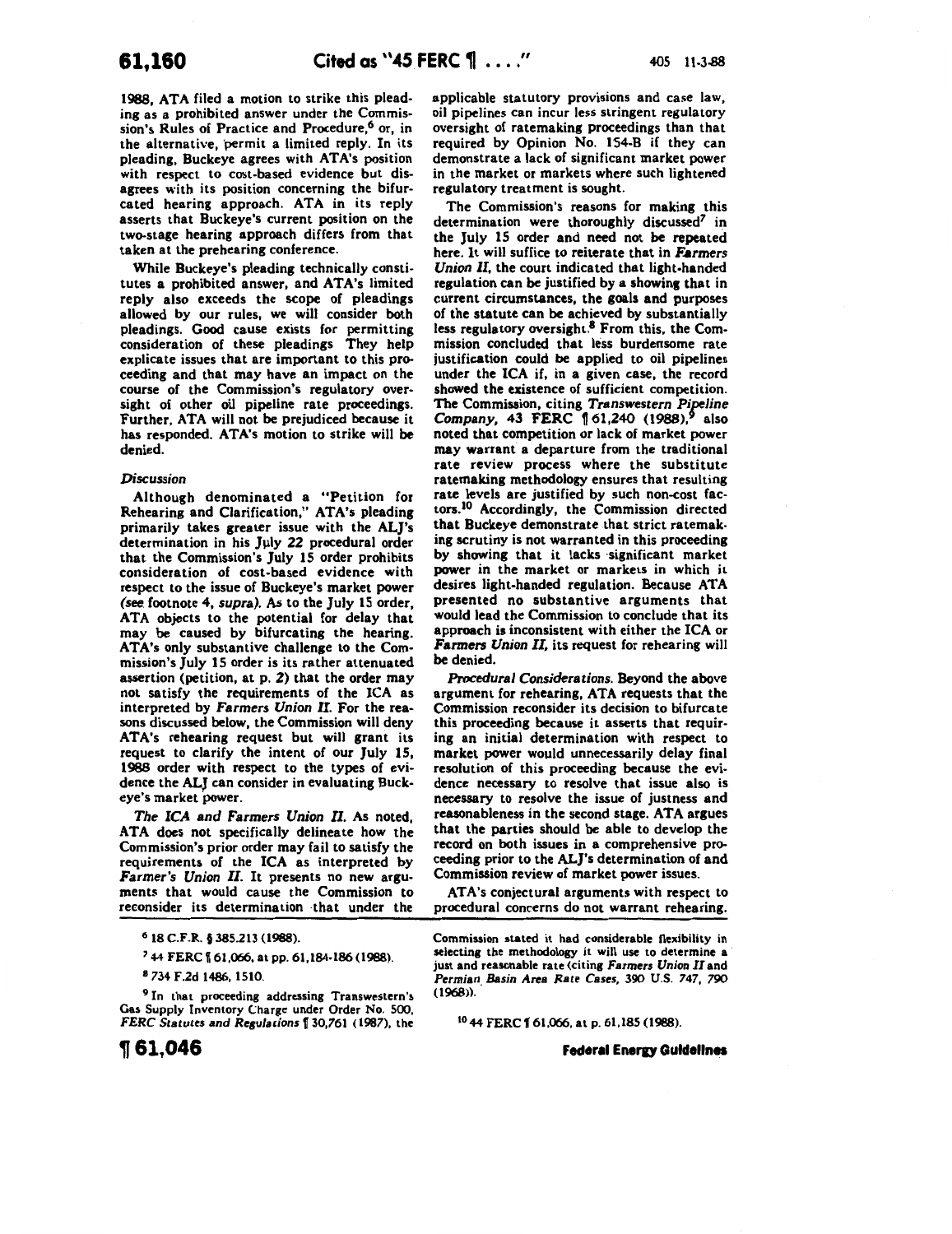ATA has not convinced the Commission that requiring the development of a record on and an initial determination of Buckeye's market power in relevant markets would result in such an inordinate delay that the Commission should reassess its prior determination to order a two-stage proceeding. This is particularly true in the event Buckeye is found to have significant market power in relevant markets since all the evidence necessary to make a just and reasonable rate determination under the stricter Opinion No. 154-B standards is already on record. Further, while the issues with respect to Buckeye's market power in relevant markets may not be easy to resolve, the amount of time necessary to determine these issues is a matter of case management within the ALJ's control. To the extent the parties can use existing record evidence to develop the record with respect to market power, the ALJ can set an expedited evidentiary schedule that all parties can adhere to and a determination with respect to that issue can be made within a reasonable period of time. Finally, by using a bifurcated proceeding to resolve the issues here, the Commission hopes to remove uncertainty with respect to oil pipeline ratemaking proceedings and clearly articulate standards that should be used in determining the justness and reasonableness of oil pipeline rate proposals. The Commission expects that this process will ultimately expedite the course of this and future proceedings by providing clear guidance as to the Commission's thinking with respect to oil pipeline rate proceedings.

Finally, the Commission notes that the concerns arising from the possibility of delay in reaching a determination of the justness and reasonableness of Buckeye's rates that may arise from a bifurcated proceeding are subordinate to the Commission's need to determine Buckeye's market power in order to decide whether a strict or light-handed methodology for ratemaking determinations is warranted. In this regard, it should be emphasized that any adverse consequences resulting from delays attributable to such an approach should impact Buckeye equally, if not more, than ATA because the rates are in effect subject to refund.<sup>11</sup> Buckeye has not objected to the twostage hearing. Accordingly, because ATA presents no sound procedural reasons for the Commission to reassess its determination to conduct the hearing in stages, its request for rehearing on this issue will be denied.

*Clarification.* In conjunction with its procedural arguments, particularly its assertion that evidence necessary to resolve second stage issues in this proceeding must be developed to

 $^{11}$  38 FERC  $\llbracket$  62,256 (1987).

FERC Reports

answer issues with respect to market power, ATA has objected to the AL]'s determination to deny Buckeye's and ATA's request that they be allowed to submit cost-based data, and possibly their entire pre-filed testimony. with respect to the market power issue. Although this objection is directed at a procedural ruling and technically would be raised more appropriately through an interlocutory appeal, the Commission will discuss it because it raises a point about the prior order that requires clarification. In light of the clarification below, the Commission finds that the AL] initially presiding in this proceeding erroneously accepted Commission stafrs position that the Commission did not wish cost-based data to be submitted in the first stage of the hearing and that the currently assigned ALJ need not so limit the scope of the evidentiary presentation.

ATA states that the current record in this case involves a full analysis of Buckeye's costs and revenues both on an aggregate basis and on a movement-by-movement basis. It asserts that this evidence is essential to the issue of Buckeye's market power to be resolved in stage one. It argues that under generally recognized principles of antitrust law, cost-based evidence can be highly relevant to an assessment of market power and that from an economist's point of view, the pricing behavior of a firm may be indicative of its market power. Thus, ATA asserts that the rate of return that an oil pipeline generates through rates charged in its markets is highly relevant to the pipeline's market power. Accordingly, it argues that cost-based evidence must be developed in order to provide the Commission with a full record upon which to determine the extent of Buckeye's market power. As noted, Buckeye concurs with ATA's position that nothing in the Commission's July 15 order requires prohibition of consideration of cost-based evidence. However, neither does Buckeye believe such evidence is necessarily required. It argues that parties should be free to submit whatever evidence they deem necessary to make their case.

It must be remembered that the prior order arose in the context of an interlocutory appeal by Buckeye seeking the continued protection of specific point-to-point cost data it submitted under a protective order to avoid possible dismissal of its rate proposal by the ALJ. In discussing the balance of factors relevant to disclosure, the Commission addressed the underlying relevance of this data because the ALJ had determined that its disclosure could result in competitive harm to Buckeye. By directing the ALJ to initially determine the extent of Buckeye's market power, the Com-

<sup>~</sup>61,046

·• j. I, .. ,.' •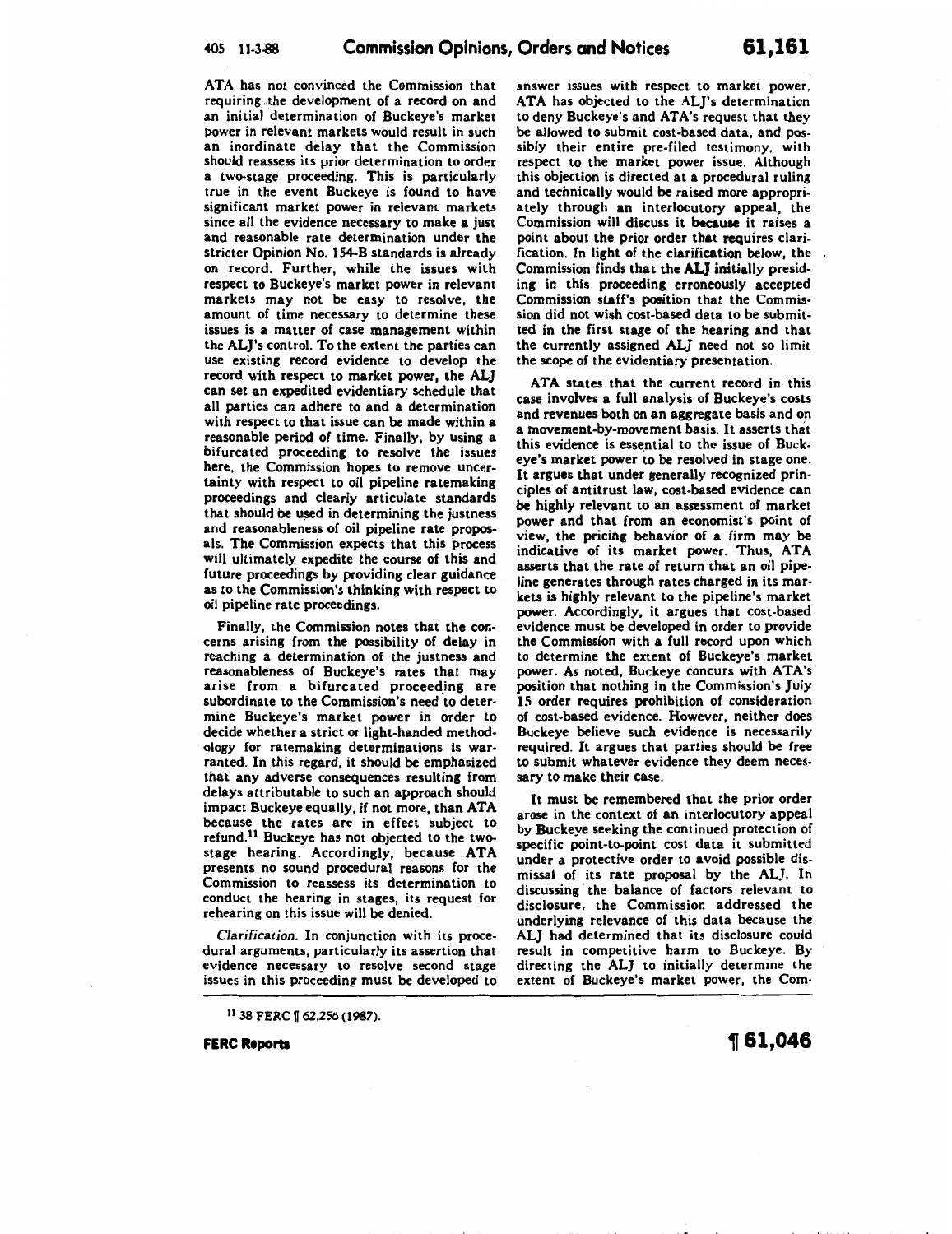mission did not mean to indicate that costbased data was irrelevant to justness and reasonableness determinations under the ICA. To the contrary, the Commission determined that under the Opinion No. 154-B methodology, the production of cost data generally, and possibly the specific point-to-point cost data supplied by Buckeye, may be required to justify oil pipeline rate proposals.12 However, because the Commission determined that application of the strict Opinion No. 154-B methodology may not always be warranted for oil pipeline rate proposals, particularly where sufficient competition in relevant markets exists, the Commission concluded, at that interim point, that it need not address the relevance of specific point-topoint cost data, until it had made a determination as to whether the Opinion No. 154-B methodology was required to evaluate Buckeye's proposed rate increases.l3 Thus, because Buckeye successfully argued that competitive circumstances may warrant a lighter regulatory approach to its rate making proposal, the Commission ordered the continued protection of the involved cost data because ultimately it might not be needed in making a justness and reasonableness determination if Buckeye could prove the existence of sufficient competition in relevant markets. Accordingly, the Commission directed the ALJ to determine whether Buckeye lacks significant power in the relevant markets.

The Commission's prior discussion of the relevance of cost data as it relates to regulatory oversight of the justness and reasonableness of oil pipeline ratemaking should not be interpreted to mean that cost-based evidence cannot be considered in an inquiry with respect to market power determinations, or that the Commission in any way intended to limit the scope of the ALJ's inquiry by excluding consideration of cost-based evidence.<sup>14</sup> The prior order set forth no hard and fast rules concerning the types of evidence that should be submitted with respect to market power other than placing the burden on Buckeye to prove that it lacks significant market power in those markets in which it desires light-handed regulation.l5 To make such a showing the Commission suggested that a pipeline demonstrate, for instance, that shippers have alternate shipping

ll *Id.* at p. 61,186.

14 The Commission notes, however, that in most antitrust cases, costs are relevant only in computing an overall rate of return. We find it difficult to see how the allocation of embedded accounting costsespecially common costs-to point-to-point movements on a pipeline are relevant to determining whether a pipeline has market power in setting a price for that movement.

12 44 FERC 161,066, at p. 61,185 (1988).

options for their product, that buyers have alternate supply sources, or the existence of other constraining factors on prices ensuring their just and reasonable levels.'6 Thus, the Commission declined to set forth a rigid standard for determining when effective competition exists.

Buckeye correctly points out that in adopting this approach, the Commission left to the business discretion of the parties, the adversarial judgment of their representatives, and the discretion of the ALJ the determination as to what type of evidence should be submitted in meeting the burdens of proving or rebutting the lack of significant market power in any given case. By offering this clarification the Commission intends to disabuse interested parties of any notions that the prior order limited the scope of inquiry that could be conducted with respect to the issue of market power. The Commission continues to believe that it is administratively undesirable, if not practically impossible, to set forth a procrustean evidentiary bed that must be met by an oil pipeline to establish the lack of significant market power. The number of, and operational differences in, oil pipelines, not to mention the operational complexity and varied configuration of individual pipelines, mandate that market power determinations be made on a case-by-case basis.

However, to the extent ATA and Buckeye request that the ALJ be directed to allow the parties to use cost-based evidence, if they so chose, it is apparent that some further comment regarding the Commission's view of the nature of such inquiries would be helpful. The Commission envisions that any inquiry into an oil pipeline's market power, to a large extent, would mirror the type of inquiry used by courts in evaluating monopoly power.<sup>17</sup> In determining whether such power exists, it is necessary to define the relevant market, which is normally identified in terms of the products affected and geographic market dimensions.18 Once the relevant market has been determined, monopoly power can be proven by actual exercise of control over prices or exclusion of competition (limitations on this power by regulatory agencies is also relevant), or in the absence of actual exercise of control or exclusion of competition,

16 *Id.* 

17 Monopoly power has been defined as the "power to control market prices or exclude competition." *United* States *v. E. I. duPont de Nemours* & *Co.,* 351 U.S. 377,391 (1956).

15 44 FERC 161,066, at p. 61,186 (1988).

18 ABA Antitrust Section, Antitrust Law Developments (Zd ed. 1984) at p. 110.

**Federal Energy Guidelines** 

<sup>~</sup>**61,046**